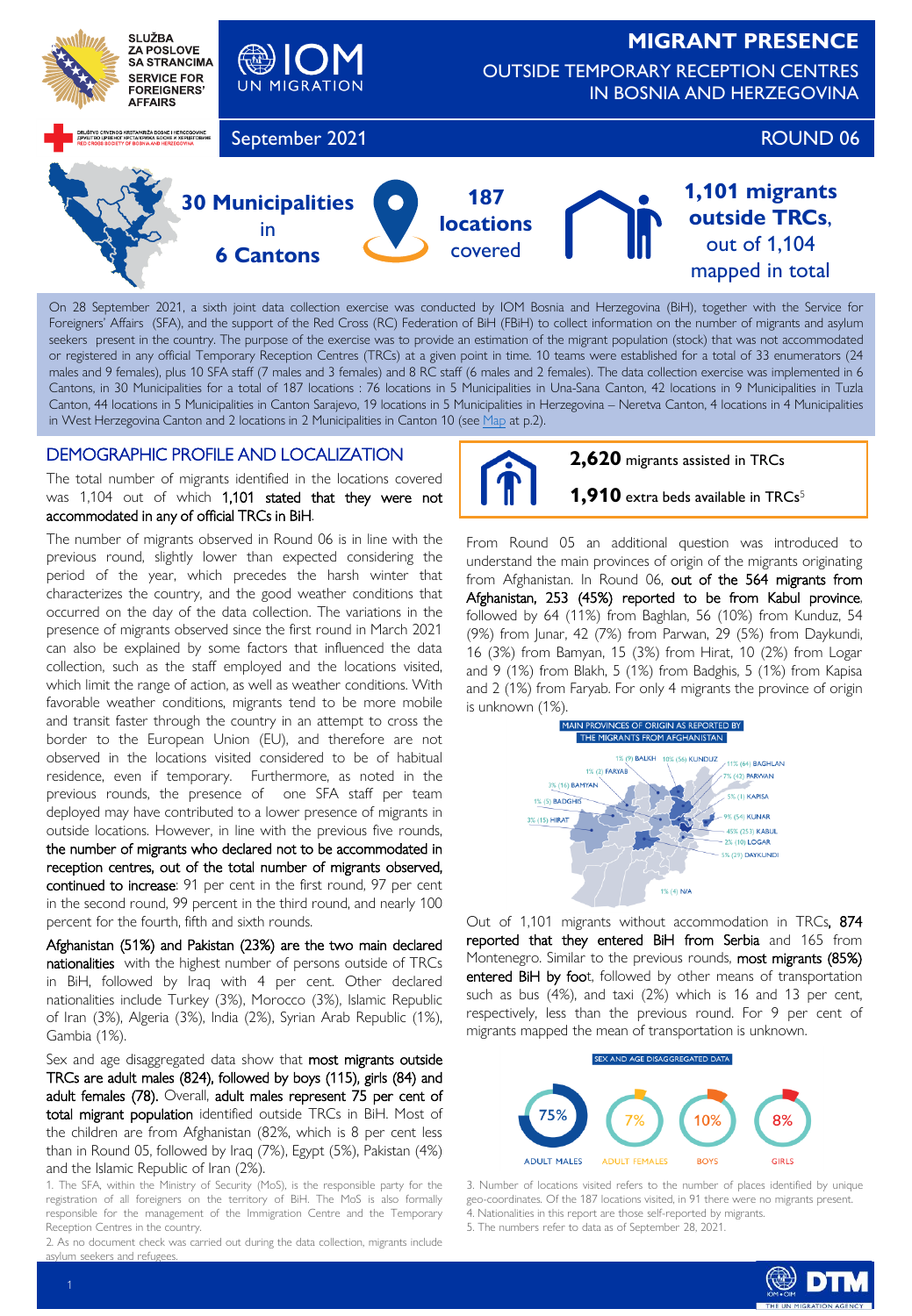

OUTSIDE TEMPORARY RECEPTION CENTRES IN BOSNIA AND HERZEGOVINA

<span id="page-1-0"></span>

Willes

SLUŽBA<br>ZA POSLOVE

**SA STRANCIMA** 

September 2021 **ROUND 06** 



On the type of location where migrants were observed, and in line with previous rounds, most of the migrants observed were found in abandoned buildings (33%), followed by outside locations (24%) including bus and train stations, private accommodation they could use for free (10%) and by paying a rent (7%), paid hostels (5%), makeshift barracks or tents (5%), and other nonspecified locations (16%). It is worth emphasizing that, in most cases, the locations where migrants were observed are those where they actually live, with the exception of outside locations such as bus and train stations, which instead indicate their transit to other places.

# GEOGRAPHICAL DISTRIBUTION

Most migrants outside TRCs were found in Una-Sana Canton (USC) (888 migrants), while a smaller number was present in Canton Sarajevo (CS) (169), Tuzla Canton (TC) (35), and Herzegovina – Neretva Canton (HNC) (9). As for the previous rounds, no migrants were found in the covered locations of the West Herzegovina Canton (WHC) and Canton 10 instead.



# HEALTH ISSUES AND VULNERABILITIES

The questionnaire captures information on specific individual conditions and vulnerable groups among the observed population. The following vulnerable groups were identified which represent 9 per cent of the total migrant population mapped outside reception facilities in BiH: 35 children under five years old, 36 unaccompanied children between 15 and 17 years old, 22 persons with medical problems (7 with scabies, 3 with kidney, lung and stomach problems, 2 with back injuries, 2 with foot problems, 2 with dental problems, 1 with blister infection, 1 with diabetes, 1 with a leg problem, 1 in need of psychological support, 1 with tuberculosis), 2 pregnant women, 5 unaccompanied children under 15 years old, 1 woman travelling alone, 2 elderly persons above 60 years and 1 person with disabilities (amputated foot). The data collection also aimed to identify the type(s) of medical problem(s) among the migrants staying outside TRCs, based on the observation made by the enumerators. This is to understand if there are unmet health needs, and if migrants in need had received assistance in the two weeks prior to the data collection. Of the 50 migrants observed, who declared they needed medical assistance in the past two weeks, 26 per cent (13) said they could not receive it.

# INTENDED DESTINATIONS

In Round 06, the country that emerged as the main intended final destination is Germany (46%), followed by Italy (23%) and France (9%). Italy is the only final destination mentioned by all three main national groups. The majority of Afghanistan nationals intend to go to Germany (54%), followed by Italy (19%) and Switzerland (9%). For migrants from Pakistan, the main intended destination is Italy (51%), followed by Germany (16%) and France (11%). For citizens from Iraq, the main intended destination is Germany (83%), followed by Spain (7%) and Italy (2%).